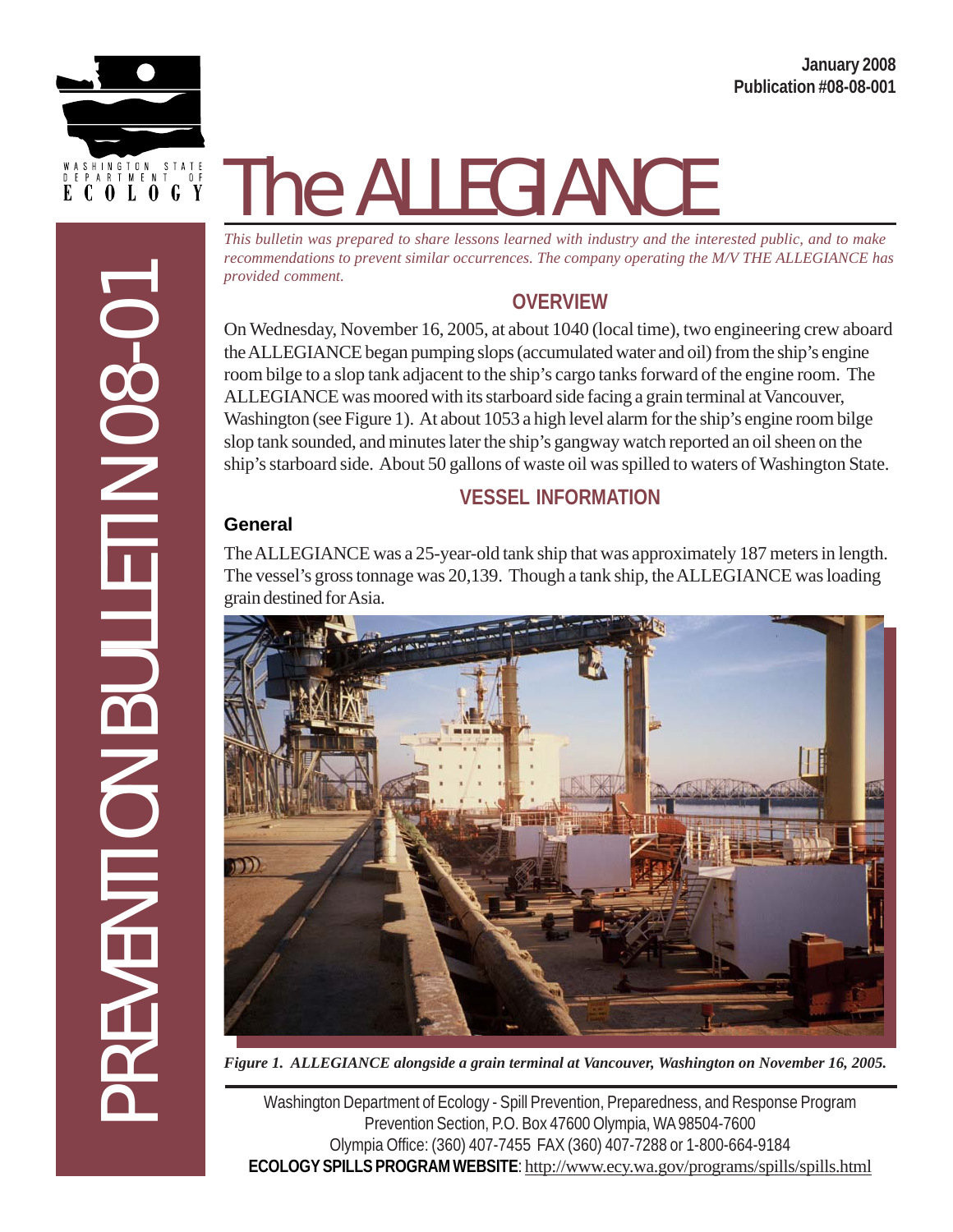#### **Bilge Slops Arrangement**

The ALLEGIANCE had two slop tanks in the cargo area of the ship arranged as port and starboard wing tanks just forward of the deck house and designated as No. 7 port and No. 7 starboard. These slop tanks were typically used for holding tank-washing slops from the ship's cargo tanks (when the ship was carrying oil as cargo). The piping could be cross-connected with the engine room piping so engine room slops, including bilge slops, could also be pumped into the tanks. These cargo slop tanks aboard the ALLEGIANCE had a capacity of 3,807 barrels each.

The engine room was equipped with its own slop tank. The engine room slop tank was located on the lower starboard side in the engine space. This cylindrical tank's dimensions were approximately 6.75 feet in diameter by 11 feet in length, and arranged with the cylinder's axis oriented fore and aft. The capacity of the tank was 3,000 gallons. The tank was fitted with a 3-inch vent line that vented to the main deck on the ship's starboard side. The engine room slop tank was fitted with high and low level alarms. The tank vent had permanently installed containment around it on the main deck with a capacity of 52 gallons.

The intent of the transfer that resulted in the spill was to pump the contents of the engine room bilge, directly to the No. 7 port cargo slop tank. Because a valve was left open, bilge slops intended for the large capacity No. 7 port cargo slop tank, were partially diverted to the much smaller 3,000-gallon engine room slop tank, which overfilled from its original level of 1,800 gallons.

#### **Slop System Transfer Procedure**

Information submitted by the vessel operating company regarding the spill provided details of the engine room slops transfer process aboard the ALLEGIANCE.

- · The pumping of engine room slops was normally carried out by a Qualified Member of the Engine Department (QMED). A QMED is an unlicensed member of the ship's engineering department.
- · The engine room slop tank was transferred to No. 7 port cargo slop tank using either the main bilge pumps or an air-powered pump.
- · The sludge and drain tanks were transferred to the engine room slop tank with the ship's sludge pumps.
- · The engine room bilges could be transferred to the engine room slop tank by using the main bilge pumps, an air-powered pump, or the auxiliary bilge pump.
- · The engine room bilges were transferred to No. 7 port cargo slop tank using the main bilge pumps or the air-powered pump.

The ship's oil transfer procedures indicated their purpose was, "To provide procedures for transferring oil or hazardous materials to or from the Allegiance or from tank to tank within the Allegiance. (33 CFR 155.720 and 155.750)." Although the procedures specifically addressed cargo and bunkering operations, they did not address slops transfers.

# **ENVIRONMENT**

The ship was moored with its starboard side facing a grain terminal at Vancouver, Washington. The terminal is on the North (Washington) side of the Columbia River (the right hand bank facing downstream), upstream of the confluence of the Columbia and Willamette rivers near river mile 105. The terminal is in a largely industrial district, although there is public access to the Columbia River in the vicinity and downstream.

The weather at the time of the spill was clear with East winds at 12 knots. The visibility was good.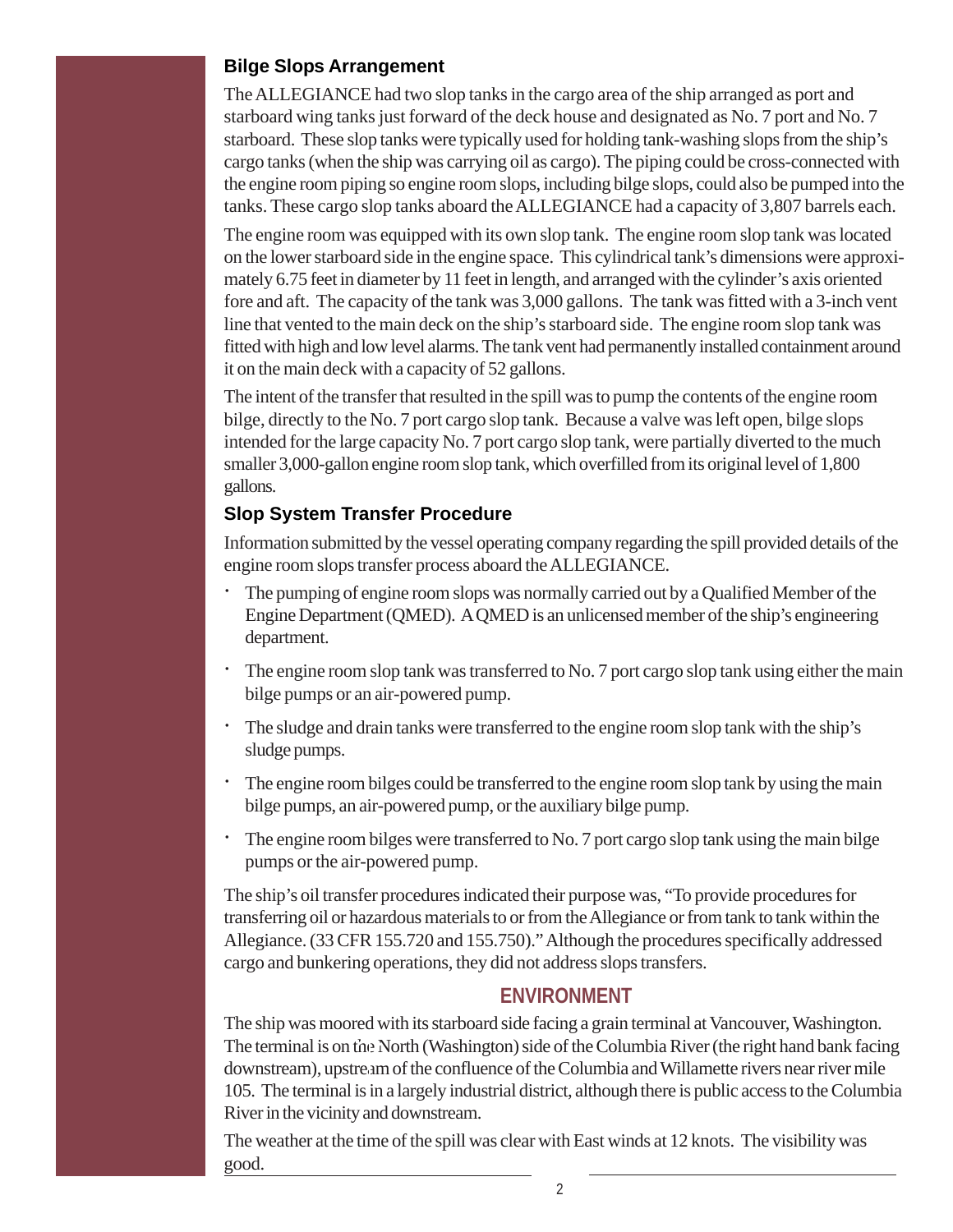The river current was estimated as 3 knots, setting to the northwest.

#### **CHRONOLOGY**

#### **Monday, November 7, 2005**

The Cargo Oil Record Book of the ALLEGIANCE indicated that 117 barrels of slops (92 barrels of "oil water" and 25 barrels of sludge) were transferred to the No. 7 port cargo slop tank from the engine room slop tank, leaving the engine room slop tank empty and the No. 7 port cargo slop tank with a volume of 1,139 barrels.

#### **Wednesday, November 9, 2005**

The Third Engineer joined the ship.

#### **Monday, November 14, 2005**

The Third Engineer completed his vessel orientation checklist.

#### **Tuesday, November 15, 2005**

The Chief Engineer met with the Master and notified him of the planned transfer of bilge slops to the cargo slop tanks. They met in the evening and discussed the effects of the prolonged port stay in Portland on the ship's engine room bilge water holding capacity.

#### **Wednesday, November 16, 2005**

**0600** A 10-minute engine room maintenance meeting was held.

- **0800** An engine room log entry recorded an engine room slop tank innage (liquid depth) of 3 feet 11 inches. This entry corresponded to an innage of 1,800 gallons (60 percent) of the 3,000-gallon slop tank capacity.
- **1040** The engine room began transferring slops to the No. 7 port (cargo) slop tank, but the QMEDs conducting the operation failed to notice that the discharge valve to the engine room slop tank was also open, simultaneously filling both the engine room and No. 7 port slop tanks.
- **1053** The engine room slop tank high level alarm sounded when it reached 2,875 gallons (96 percent of capacity). The Third Assistant Engineer was in the engine control room when the alarm sounded. He acknowledged the alarm and immediately made his way to the lower engine room, where the pumps were located, and directed the QMEDs to stop the transfer operation. Before the operation could be stopped the engine room slop tank filled and overflowed through the slop tank's vent line located on the starboard side of the ship's main deck.
- **1055** The gangway watch noticed an oil sheen on the water on the starboard quarter of the ship. The engine room and ship's Master were notified.
- **1100** The ship notified their contingency plan providers of the spill.
- **1105** The ship's crew deployed absorbent boom.

# **ANALYSIS**

# **Misaligned Piping System**

Information gathered indicated that a valve to the engine room slop tank was left open during an internal transfer. The intent of the transfer was to pump the contents of the engine room bilge, directly to the No. 7 port cargo slop tank. Because the valve was left open, bilge slops intended for the large capacity No. 7 port cargo slop tank, were partially diverted to the much smaller 3,000-gallon engine room slop tank, which overfilled from its starting level of 1,800 gallons.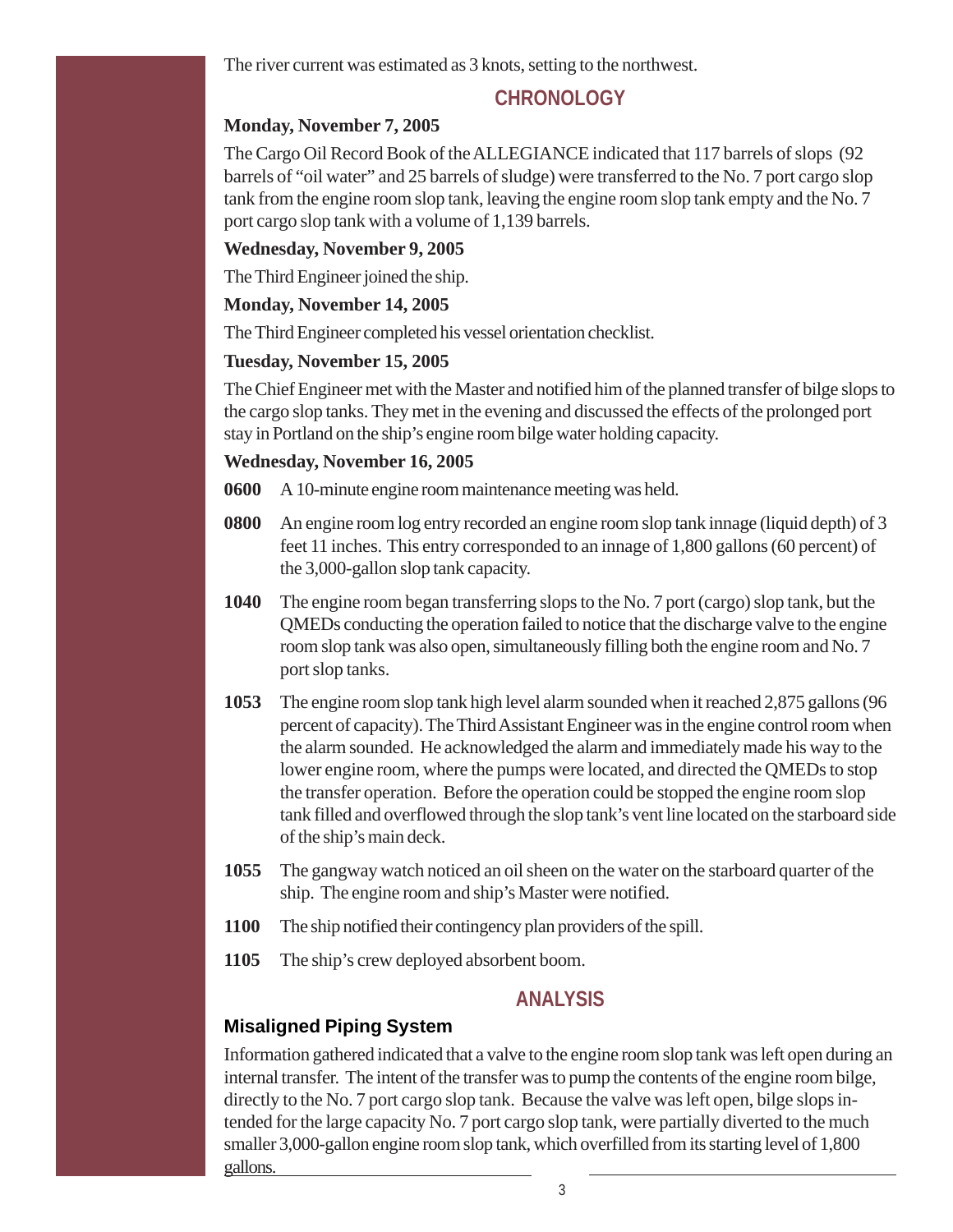#### **Transfer Procedures**

The company had written oil transfer procedures (OTPs) that covered transfers of cargo oil and chemicals to, from, and within, the vessel. The OTPs also covered bunkering and transfers of fuel within the ship. These OTPs are required by 33 CFR 155.720, which specifies that internal oil transfer procedures are to be described in the OTPs. Internal transfers of engine room slops, within the engine space or to the cargo slop tanks from the engine space, were not addressed within the OTPs.

# **COMPLIANCE WITH PROCEDURES**

The company cited the following failures in their analysis:

- · Failure to obey #11 Engine Room Standing Orders which states "Extra care shall be taken when pumping bilges to the Deck Slop Tank…".
- · Failure to follow the posted Slop Pumping Procedure, step #4 which states "Pump out completely the Engine Room Slop Tank.".
- · Failure to follow the posted Safety message on Daily Work List for November 16, 2005 ("…Be sure to check, and double check valve alignment and tank levels to ensure not one drop is spilled.")
- Failure to follow the oral instructions of the First Assistant Engineer as stated during the morning Maintenance Meeting concerning the Safety message on the Daily Work List for November 16, 2005. ("…Be sure to check and double check valve alignment and tank levels to ensure not one drop spilled.")

In addition, the Third Engineer, new to the vessel, was on watch at the time of the bilge slops transfer, and was to observe the QMEDs conducting the operation. However, the Third Engineer's location in the Engine Control Room when the engine room bilge slop tank high level alarm sounded, suggests an absence of oversight in the transfer process in which the QMEDs were engaged.

#### **Timeliness of Transfer Shutdown**

Based on tank capacities, the volume of oil retained on the ship, and the timing of events, the rate of filling of the engine room slop tank was about 83 gallons per minute. The time between the engine room slop tank high level alarm activation and the shutdown of the transfer was about two and one-half to three minutes.

This two and one-half to three minute interval is reasonably consistent with the gangway watch aboard the ALLEGIANCE noting the spill at about 1055.

#### **Watchstander Experience**

The Third Engineer on watch at the time of the spill "…was new to the vessel…" and was therefore to "…shadow the QMEDs…" Though he did react to the high level alarm on the engine room slop tank, the estimated two and one-half to three minute interval between the high level alarm and the pump shutdown suggests he did not have the knowledge and familiarity with the ALLEGIANCE's slops systems to grasp the immediacy of the situation and so did not rapidly shutdown the transfer of slops.

# **CAUSAL INFORMATION**

Based on the information gathered, the immediate cause of the spill was inadequate monitoring of the liquid level in the engine room slop tank, that allowed the filling of what should have been a static tank to progress to the point of overflow, despite an operating audible overfill alarm. Factors contributing to the spill included: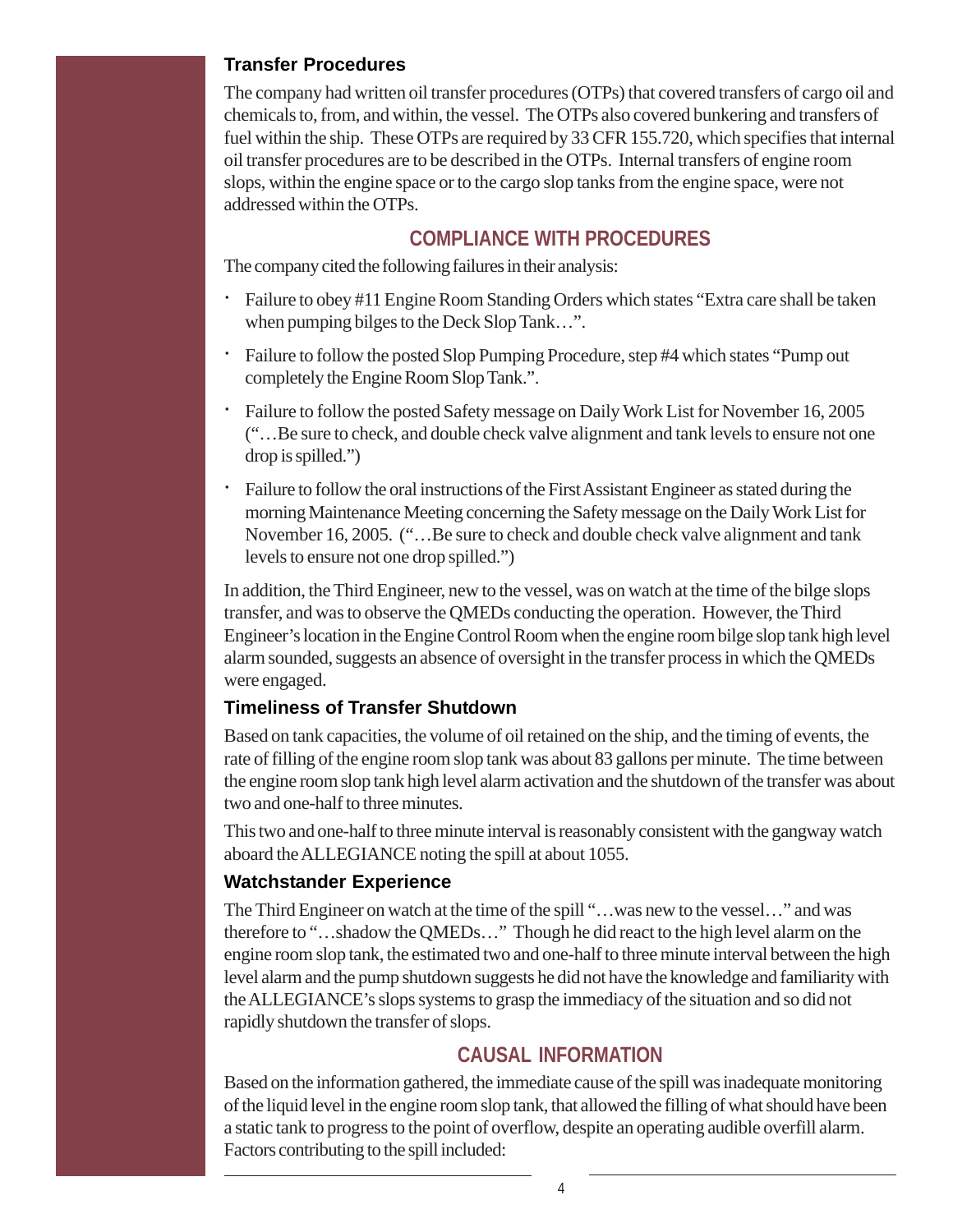- · Inadequate implementation of the written company procedures and directives for transferring bilge slops to the cargo slop tank, which resulted in a valve being open that should have been closed.
- · Oil transfer procedures incorporated into the ship's Vessel Specific Manual (part of the Company's Safety Management System), that do not address the transfers of engine room slops or wastes.
- · Inadequate oversight by the Third Engineer of the bilge slops transfer process that allowed the improperly open valve to go uncorrected.
- · The Third Engineer's inadequate familiarity with the bilge slop transfer system and procedures that left him ill-equipped to supervise the oil transfer operation. His lack of familiarity also left him ill-equipped to understand the need to rapidly begin a shutdown once the high level alarm sounded.
- · A Safety Management System that allowed a watch engineer new to the vessel to be placed in the situation of supervising a transfer of engine room slop oil wastes without sufficient vessel-specific experience.

# **LESSONS LEARNED**

- · Checklists can be an important aid in safely completing (internal and external) oil transfers, but they must be understood and used consistently to be effective.
- · Procedures and checklists addressing oil transfers should be incorporated into the ship's Safety Management Manual so they receive adequate review, and so crew members fully appreciate their importance.
- All oil transfers should receive adequate supervision.
- · Crew members supervising oil transfers should have sufficient experience to catch and correct missteps in the process.
- · New crew members should receive adequate ship-specific familiarization training.

# **PREVENTION RECOMMENDATIONS**

To ship owners and operators:

- · Ensure that a procedural checklist is completed, signed, and logged prior to the start of an engine room slops transfer. Ensure that compliance with the requirement is included in Safety Management System audits.
- · Ensure that all procedures that have a significant chance to impact safety or the environment are identified and incorporated into the familiarization process for new crew members. Until crew members receiving familiarization training have performed such procedures under the supervision of an experienced crewmember, their familiarization checklist should not be deemed complete.
- Ensure that there is adequate overlap between departing crew members and arriving crew members during crew rotations. Special attention should be given to arriving crew members who have not previously sailed on the vessel.